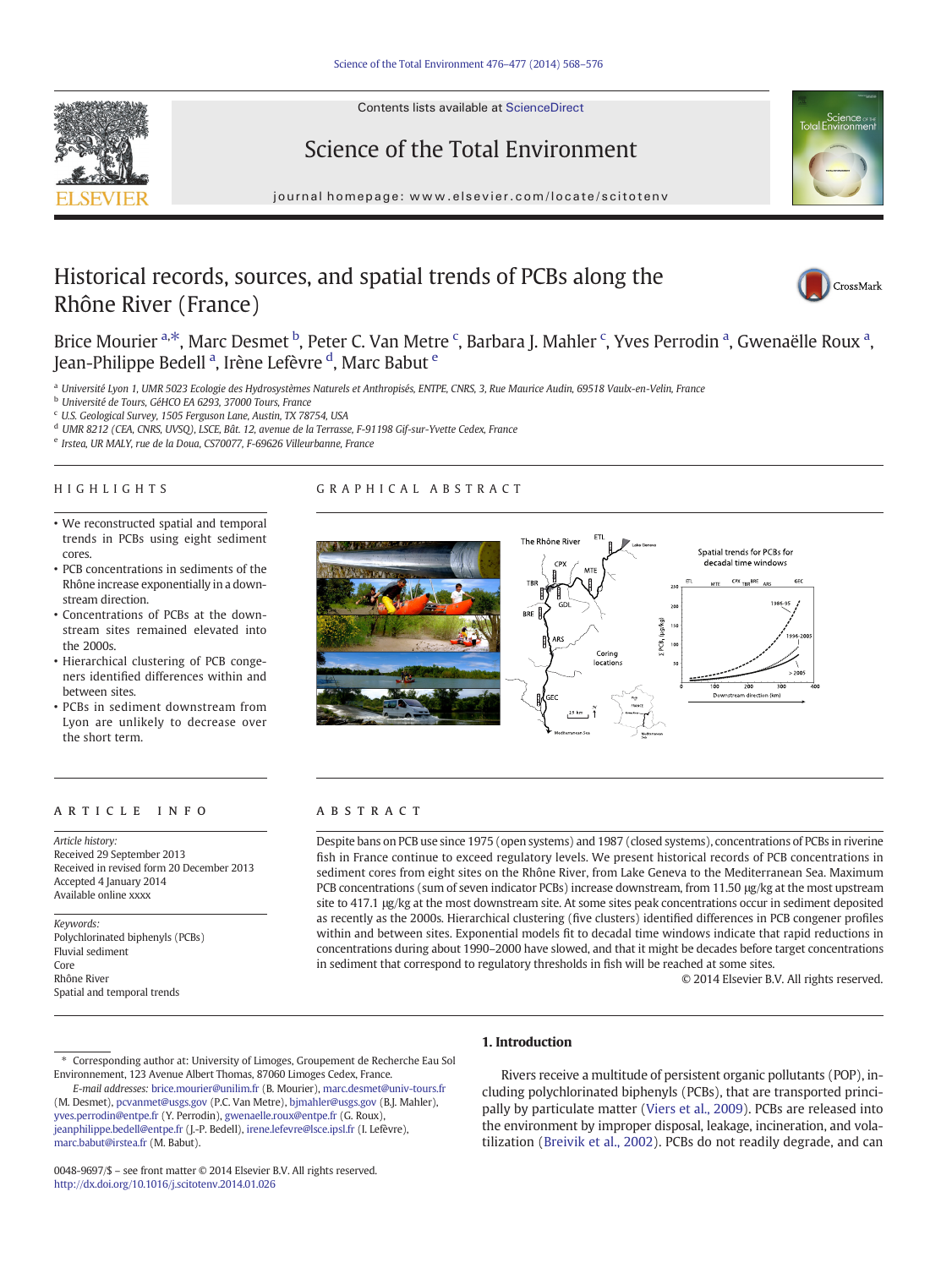move through food webs and bioaccumulate in the fatty tissues of fish and mammals [\(Hammond et al., 1972\)](#page-7-0). The chemical quality of sediment is a major concern for public policy makers and for stakeholders (e.g., environmental managers, navigation and power supply companies) because of the potential effects on aquatic biota and, ultimately, human health.

In France, PCBs still are of major concern [\(Agence nationale de](#page-7-0) [sécurité sanitaire, 2011\)](#page-7-0), despite a ban in 1975 on their use in open systems (e.g., hydraulic fluids, coatings) and another in 1987 on their use in closed systems (e.g., transformers, capacitors) ([Chevreuil et al., 1988](#page-7-0)). Contamination of sediment and fish by PCBs in the Rhône River system was reported as early as the 1980s ([Andre and Lascombe, 1988;](#page-7-0) [Brodhag, 1989; Santiago et al., 1994](#page-7-0)). New regulation on dioxins and related chemicals in foodstuffs was introduced in 2006 and amended in 2011 [\(European Commission, 2011\)](#page-7-0), and it was reported that the load of dioxin-like PCBs in fish is correlated to that of the sum of the so-called indicator PCB [International Union of Pure and Applied Chemistry (IUPAC) congeners 28, 52, 101, 118, 138, 153, and 180] ( $\Sigma$ PCB<sub>I</sub>) concentrations in sediment [\(Babut et al., 2009](#page-7-0)). This led to an extended investigation of fish contamination throughout the Rhône River catchment [\(Babut et al., 2011, 2012\)](#page-7-0) and in other French river basins. As a result of PCB contamination, commercial fishing and fish consumption currently (2013) are banned in the main channels of the Rhône and Saône (the largest tributary to the Rhône River) Rivers from upstream of Lyon to the Mediterranean Sea, and there are bans along reaches of numerous tributaries [\(Eaufrance, 2011\)](#page-7-0).

Identification of long-term trends in PCB contamination can contribute to a better understanding of current (2013) risks and can assist in evaluation of the effectiveness of environmental legislation aimed at reducing the impact of human activities in the basin. However, datasets at a multi-decadal time scale (e.g., 20–50 years) on PCBs in water, sediment, and fish are not available for the Rhône River or, indeed, for most major rivers. One way to overcome this limitation is to reconstruct contamination histories through the use of natural sediment archives. In lakes and reservoirs with negligible post-depositional processes (e.g., bioturbation, porewater transport, biotransformation), sediments provide a record of contaminant inputs and other environmental changes over decadal time scales [\(Eisenreich et al., 1989; Van](#page-7-0) [Metre et al., 1997; Van Metre and Mahler, 2005\)](#page-7-0). In some riverine systems, sediment accumulates in off-channel depositional zones over long periods, creating multi-decadal records of contaminant histories [\(Van Metre et al., 1998; Desmet et al., 2012\)](#page-8-0).

We have previously reported trends in PCBs in sediment cores from three secondary-channel depositional areas along the Rhône River and one reference site ([Desmet et al., 2012](#page-7-0)). Here we expand that analysis to eight locations in the Rhône River basin to characterize the contamination levels, sources (through the distribution of PCB congeners), and spatial and temporal trends in PCBs at the basin scale.

### 2. Methods

#### 2.1. Site selection

Sites for collection of sediment cores were chosen to evaluate the upstream–downstream distribution and temporal trends of PCBcontaminated sediment and to assess the potential effects of major industrial areas and tributaries (Bourbre, Saône, Gier, and Isère rivers) [\(Fig. 1](#page-2-0)). Sediment cores were collected during May 2008–February 2011 at eight sites in or adjacent to the Rhône River corridor 23 to 354 km downstream from Lake Geneva [\(Table 1](#page-3-0); Supplementary information Figs. S1–S8). PCB trends from three of the eight sites chosen for this study [La Morte (MTE), Crépieux (CPX), and Ile du Beurre (BRE)] were presented in [Desmet et al.](#page-7-0) [\(2012\).](#page-7-0) All eight sites currently (2013) are connected to the Rhone River and likely subject to continual sediment deposition.

The two most upstream sites, Gravière des Etournels (site ETL) and MTE, are in a relatively non-industrialized part of the Rhône River basin [\(Fig. 1\)](#page-2-0). Site ETL is 23 km downstream from Lake Geneva, and is a former quarry that became inundated when it was abandoned in 1980 (Supplementary information Fig. S1). Site MTE is 104 km downstream from Lake Geneva and is in a secondary channel at the downstream end of a cutoff meander of the Rhône River that is open to the river at its downstream end (Supplementary information Fig. S2). The Grand Large (site GDL, Supplementary information Fig. S3) and site CPX (Supplementary information Fig. S4) sites (171 and 175 km downstream from Lake Geneva, respectively) are downstream from site MTE and upstream from Lyon. GDL is a small reservoir of 160 Ha (the main part of the river is diverted around Grand Large), and site CPX is an inundated former quarry adjacent to the old channel of the Rhône River upstream from Lyon. Both sites are assumed to record the effects of PCB inputs from a PCB treatment (incineration) facility about 40 km upstream from Lyon, smaller cities between Lyon and site MTE, the Bourbre River, and non-point emissions from the northern part of the greater Lyon urban area. These four sites (ETL, MTE, GDL, and CPX) are referred to hereinafter as upstream sites.

Four sites are downstream from Lyon. Table Ronde (TBR), 12 km downstream from the confluence of the Rhône and Saône Rivers in Lyon, is a small embayment on the right bank that is open to the old Rhône River channel at its downstream end (Supplementary information Fig. S5). Ile du Beurre (site BRE) is 22 km downstream from TBR, and is in a secondary channel in a forested wetland adjacent to the Rhône River (Supplementary information Fig. S6). Site BRE was chosen because of its location downstream from the Lyon metropolitan area and the industrial corridor that extends to the south of the city. It also is downstream from the confluence with the Gier River ([Fig. 1](#page-2-0)), which, like the Bourbre River, has a comprehensive ban in place on the consumption of fish because of PCB contamination [\(Eaufrance,](#page-7-0) [2011\)](#page-7-0). Arras (ARS) is 41 km downstream from site BRE and upstream from the city of Valence, is an off-channel basin created by the construction of a dam in 1971, and is open to the old Rhône River channel at its downstream end (Supplementary information Fig. S7). The most downstream site, Lône de la Grange Ecrasée (site GEC), is a secondary channel downstream from the confluence with the Isère River (Supplementary information Fig. S8). The watershed of the Isère River includes several historical PCB production and disposal facilities. These four sites (TBR, BRE, ARS, and GEC) are referred to hereinafter as downstream sites.

#### 2.2. Core collection and sediment description

Before coring, the study sites were surveyed using a GPSMAP® 521 s sounder (Garmin Ltd., Southampton, UK) to map the depth of the water. Several short cores were taken and inspected visually to evaluate the spatial nature and extent of major sedimentary facies. Water depth and the reconnaissance cores were used to guide site selection and coring locations. Sediment cores were collected with a UWITEC® corer (Uwitec, Mondsee, Austria) fitted with a 2.0-m-long, 63-mmor 90-mm-diameter plastic liner with a core catcher at the bottom. From a cataraft, an extension rod was used to push the corer gently into the sediments. Multiple 63-mm diameter cores were collected at sites MTE, CPX, and BRE. 90-mm-diameter cores were collected at each of sites ETL, GDL, TBR, BRC, ARS, and GEC, and all descriptions and measurements for each site were performed on the same core.

Sediment cores ranged in length from 0.5 to 1.40 m. Core liners were cut near the sediment–water interface and capped for transport to the laboratory. At the laboratory, cores were sub-sampled at a 1-cm interval for grain size analysis and at a 3- or 4-cm interval for analysis of PCBs, total organic carbon (TOC), and radionuclides. For each of sites ETL, MTE, GDL, TBR, ARS, and GEC cores, all sub-samples for analysis of PCBs, TOC, radionuclides, and grain-size distribution were obtained from one core. At sites CPX and BRE, sub-samples from one core were analyzed for PCBs, TOC, and grain-size distribution (primary core) and samples from a second core were analyzed for grain-size distribution and radionuclides (radionuclide core). Grain-size distribution was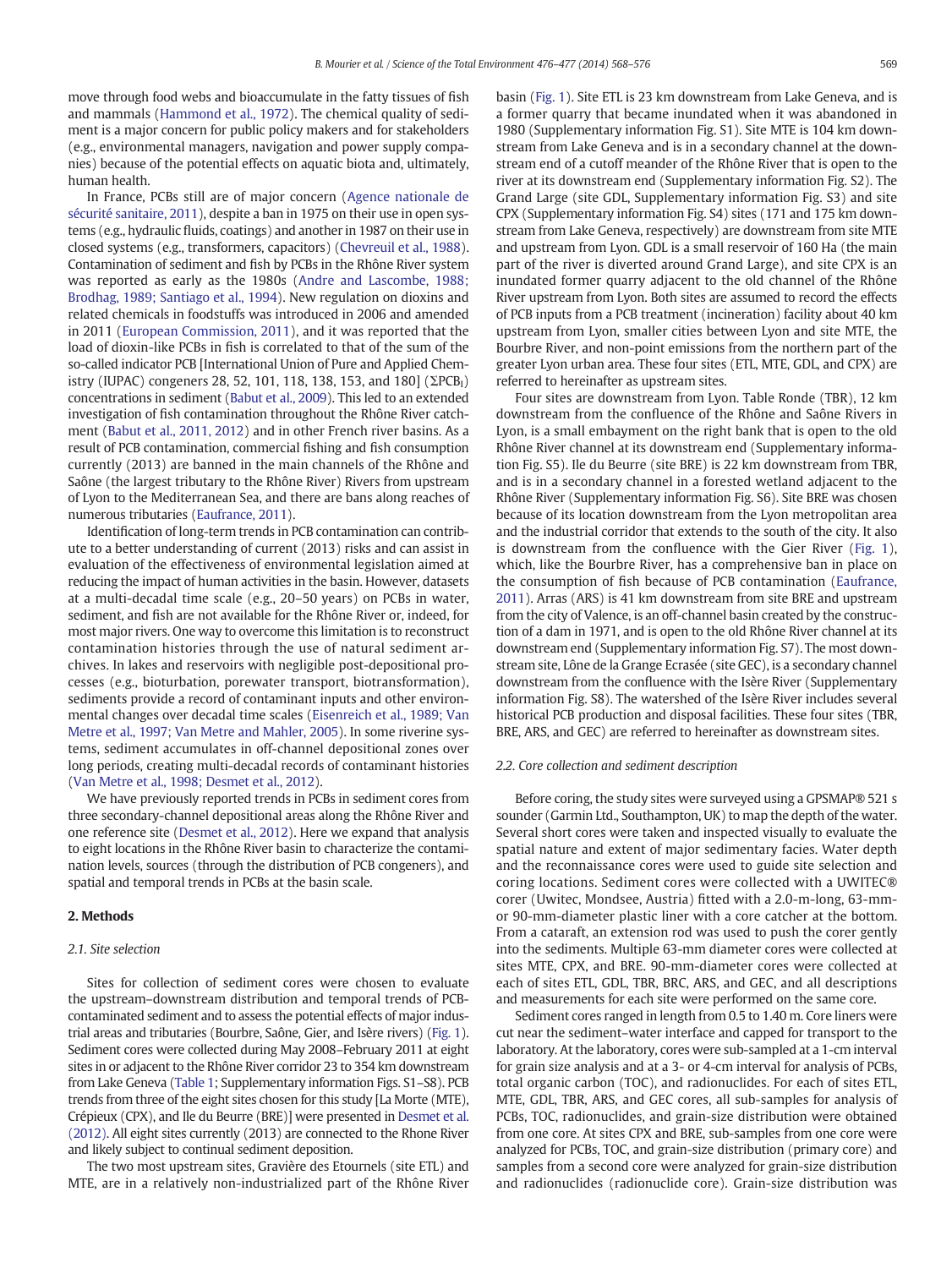<span id="page-2-0"></span>

Fig. 1. Map of the study area (Rhône River basin, France) and locations of sediment core collection.

used at sites CPX and BRE to help correlate the primary and radionuclide cores so that dates could be assigned to the primary core.

Dry bulk density was determined as the difference between wet and dry mass divided by the volume of the container. Grain-size distributions were determined by sonicating and then analyzing each sample with a Mastersizer 2000® laser mounted with a hydro SM small-volume dispersion unit (Malvern Instruments, Worcestershire, UK). Grain-size mean, mode, sorting, and skewness were computed using the Gradistat program [\(Blott and Pye, 2001](#page-7-0)). Cumulative volumetric percentages of sand ( $>63$  μm), silt (4–63 μm), and clay ( $<$ 4 μm) were determined for

each depth interval  $\left($  <63 µm, i.e. silt and clay together, hereinafter fine fraction).

#### 2.3. Analytical methods

Sediment samples were analyzed for radionuclides at the Laboratoire des sciences du climat et de l'environnement (LSCE), Gif sur Yvette, France. Following drying, sub-samples from each core were analyzed for radionuclides by counting for at least 24 h using low-noise gamma spectrometry. Gamma emissions were detected with a germanium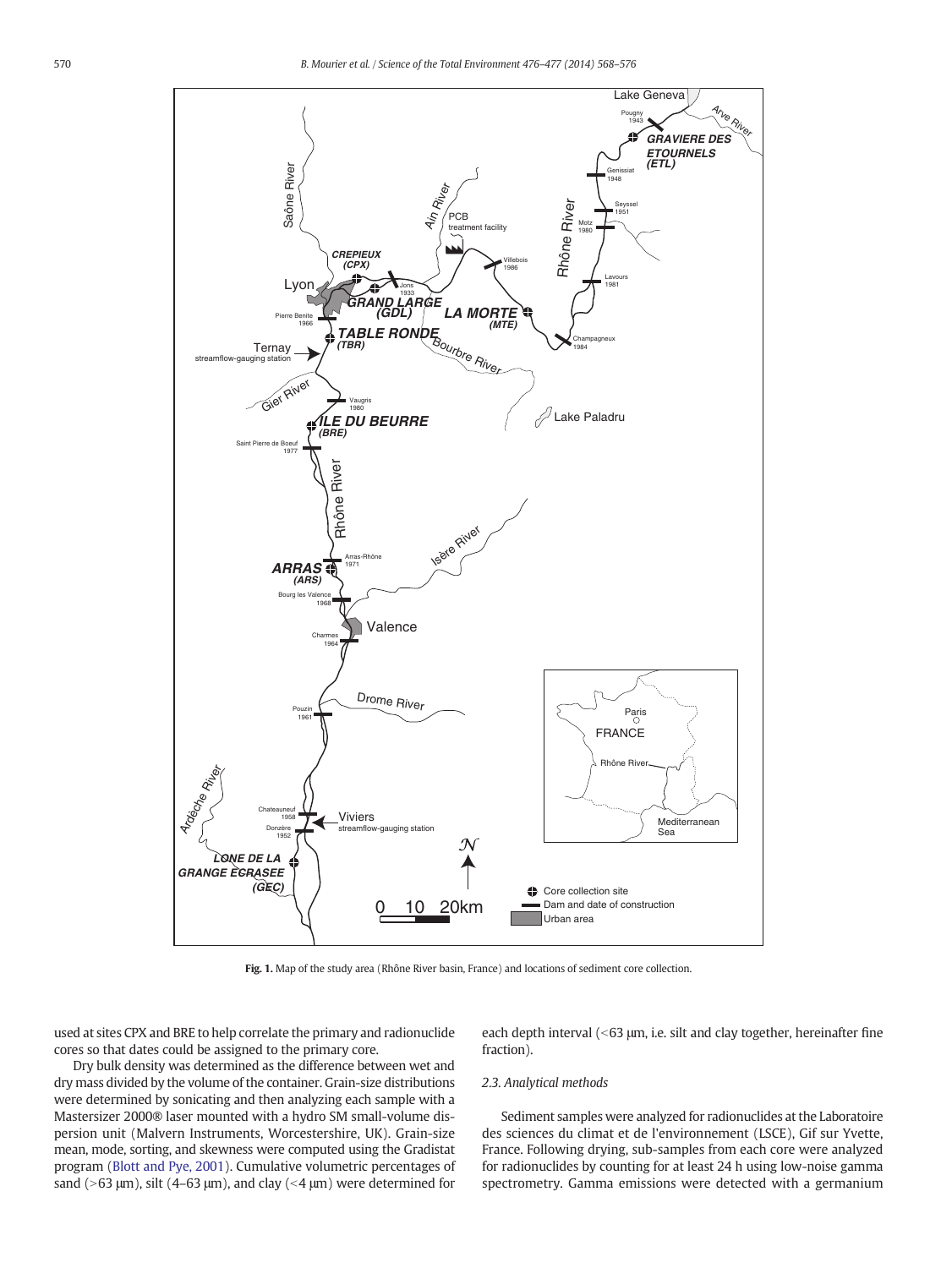#### <span id="page-3-0"></span>Table 1

Characteristics of sediment-core collection sites and sediment cores.

| Site name (abbreviation)        | Fluvial setting                   | X<br>(Latitude) | (Longitude) | Distance from the outlet<br>of Lake Geneva (km) | Core ID    | Core length<br>$\text{(cm)}$ |
|---------------------------------|-----------------------------------|-----------------|-------------|-------------------------------------------------|------------|------------------------------|
| Gravière des Etournels (ETL)    | Former quarry                     | 5.935603        | 46.131889   | 23                                              | ETI. 10-02 | 98                           |
| La Morte (MTE)                  | Secondary channel                 | 5.554050        | 45.701586   | 104                                             | MTE 08-03  | 69                           |
| Grand Large (GDL)               | Reservoir                         | 4.972078        | 45.778453   | 171                                             | GDL 09-07  | 55                           |
| Crépieux (CPX)                  | Former quarry                     | 4.916314        | 45.803050   | 175                                             | CPX 08-01  | 78                           |
|                                 |                                   |                 |             |                                                 | CPX 08-02  | 94                           |
| Table Ronde (TBR)               | Small embayment on the right bank | 4.799633        | 45.610754   | 197                                             | TBR 09-01  | 123                          |
| Ile du Beurre (BRE)             | Secondary channel                 | 4.782072        | 45.476389   | 222                                             | BRE 08-01  | 106                          |
|                                 |                                   |                 |             |                                                 | BRE 08-03  | 98                           |
| Arras (ARS)                     | Off-channel basin                 | 4.807308        | 45.132542   | 263                                             | ARS 10-02  | 135                          |
| Lône de la Grange Ecrasée (GEC) | Secondary channel                 | 4.655806        | 44.390028   | 354                                             | GEC 11-04  | 100                          |

detector and used to quantify specific activities of  $^{226}$ Ra,  $^{228}$ Ra,  $^{40}$  K, 210Pb, and 137Cs ([Pinglot and Pourchet, 1995\)](#page-7-0).

Samples were prepared for measurement of organic carbon by drying, sieving to 2 mm, and grinding to  $\lt$  200  $\mu$ m, in accordance with standard NF ISO 11464 ([Groupement d'Etudes Méthodologiques pour](#page-7-0) [l'Analyse des Sols, 2011](#page-7-0)), and acidifying with aqua regia (a mixture of concentrated nitric and hydrochloric acids). Total organic carbon was analyzed by high-temperature combustion (1250 °C) in accordance with standard NF ISO 10694 [\(Groupement d'Etudes Méthodologiques](#page-7-0) [pour l'Analyse des Sols, 2011](#page-7-0)).

PCBs were analyzed by the EUROFINS laboratory, Saverne, France [\(www.euro](http://www.eurofins.fr))fins.fr), which is accredited in accordance with ISO 17025. In brief, 5 g of dried, homogenized sediment was extracted for a minimum of 8 h with toluene/acetone (90/10 v/v) in a Soxhlet apparatus. A mixture of isotope-labeled internal standards used for identification and quantification of native congeners was added prior to extraction. The sample extract underwent a clean-up step using gel permeation chromatography. Clean-up consisted of sequential passes through silica, aluminum oxide, Florisil, and active carbon columns. Prior to extraction, the standard 13C12-123789-HexaCDD was injected to allow the quantification of isotopic labels. The sample extract was analyzed by high resolution gas chromatography–high resolution mass spectrometry (HRGC/HRMS) with a VG-AutoSpec in selected ion monitoring (SIM) mode. Laboratory quality control consisted of periodic analysis of blanks and certified reference materials. Analytical results for environmental samples were not blank-corrected.

The interpretations that follow are based on  $\Sigma$ PCB<sub>I</sub>, commonly used in European national regulations to ensure food safety (e.g., [Royal Order,](#page-7-0) [2000](#page-7-0)). Quantification limits for PCB<sub>I</sub> ranged from 0.02 μg/kg (PCB 52) to 0.05 μg/kg (PCB 153).

#### 2.4. Statistical methods

Hierarchical clustering (Ward's method) was used to classify the samples according to their congener compositions [\(Ward, 1963\)](#page-8-0); this method of hierarchical clustering gives compact clusters and clear hierarchies [\(Aitchison, 1986; Martin-Fernandez et al., 1998\)](#page-7-0). Relative concentrations of PCB congeners (% of  $\Sigma$ PCB<sub>I</sub>) were used so that the magnitude of the concentrations would not influence the result. Distances between PCB congener compositions were measured as Euclidean distances between centered log ratios (CLR) [\(Aitchison et al., 2000](#page-7-0)). The results were interpreted from a dendrogram, a branching diagram that represents the relationships of dissimilarity among a group of entities. Following clustering, compositional differences between clusters were evaluated using a discriminant analysis (DA) ([Kachigan, 1991](#page-7-0)). Discriminant analysis is a statistical procedure for identifying boundaries between groups (here, clusters) of objects (here, samples) on the basis of quantitative predictor variables (here, PCB congeners). The objects are expressed as linear combinations (factors) of the predictor variables; the centroid of each group in the factor space is determined and the probability that each object is classified into the correct group is evaluated. The confusion matrix evaluates the consistency of classification of samples into groups by the clustering and DA methods, providing a measure of confidence in the results. Data preparation and multivariate analysis were performed by using CoDaPack V2 [\(Thió-Henestrosa and Martín-Fernández, 2005](#page-8-0)) and XLSTAT V3.05 (Addinsoft, Paris, France), respectively.

To evaluate spatial trends in PCB contamination at the Rhône River basin scale. PCB<sub>I</sub> concentrations for three time windows were evaluated relative to distance downriver, i.e., from the outlet of Lake Geneva. Regression models (exponential, linear, and piecewise linear) were fit to median values for the three time windows for which there are data from a sufficient number of sites (1986–1995, 1996–2005, and post 2005).

#### 3. Results

#### 3.1. Age dating

Peak 137Cs activity, a primary date marker, was used to estimate sediment deposition dates in the cores. Two date–depth markers inferred from the <sup>137</sup>Cs profile can be identified in European sediment cores: a peak in 137Cs activity (1963) corresponding to the height of releases associated with world-wide nuclear weapons testing [\(Beck and Helfer,](#page-7-0) [1990](#page-7-0)), and a second (1986) peak corresponding to the Chernobyl accident. The Chernobyl 137Cs peak was identified in almost all of the cores (Supplementary information Figs. S1–S9). Changes in grain-size distribution provided secondary date markers. Changes were interpreted as indicating onset or cessation of a land-use activity (e.g., quarrying), timing of major flood events, or a change in connection with the Rhône River (sites ETL, CPX, and BRE) (Supplementary information Fig. S1, S3, S6–S9). Flood-event facies identified in the cores were matched to flood flows measured at the nearest streamflow-gauging station (Ternay or Viviers, [Fig. 1](#page-2-0)).

Age dates for MTE, CPX, and BRE cores, presented in [Desmet et al.](#page-7-0) [\(2012\),](#page-7-0) were based on  $137$ Cs peaks and changes in grain size matched to floods. Age dates for the ETL core were based on a  $137$ Cs maximum at a depth of 44–45 cm interpreted as the Chernobyl accident and an increase in the percentage of silt and clay at a depth of 72–73 cm in the core, interpreted as indicating the cessation of quarrying (Supplementary information Fig. S1). Age dates for the GDL core were estimated on the basis of the 137Cs profile and on variations in grain size corresponding to dredging in 2005 (Supplementary information Fig. S3). However, the age–depth model was difficult to define at this site because sediment deposition was disturbed by reservoir management [\(Babut et al.,](#page-7-0) [2011\)](#page-7-0). At sites TBR and GEC, sediment deposition rates were too high (or core lengths were too short) to observe the complete  $^{137}$ Cs maximum related to the Chernobyl accident. Estimated date of sediment deposition at these sites is based on grain-size changes that correspond to floods that occurred in the early 1990s and 2000s (Supplementary information Figs. S5, S8). Age dates for the ARS core were based on a single pronounced 137Cs peak that occurred at a depth of 95–97 cm and interpreted as corresponding to the Chernobyl accident (Supplementary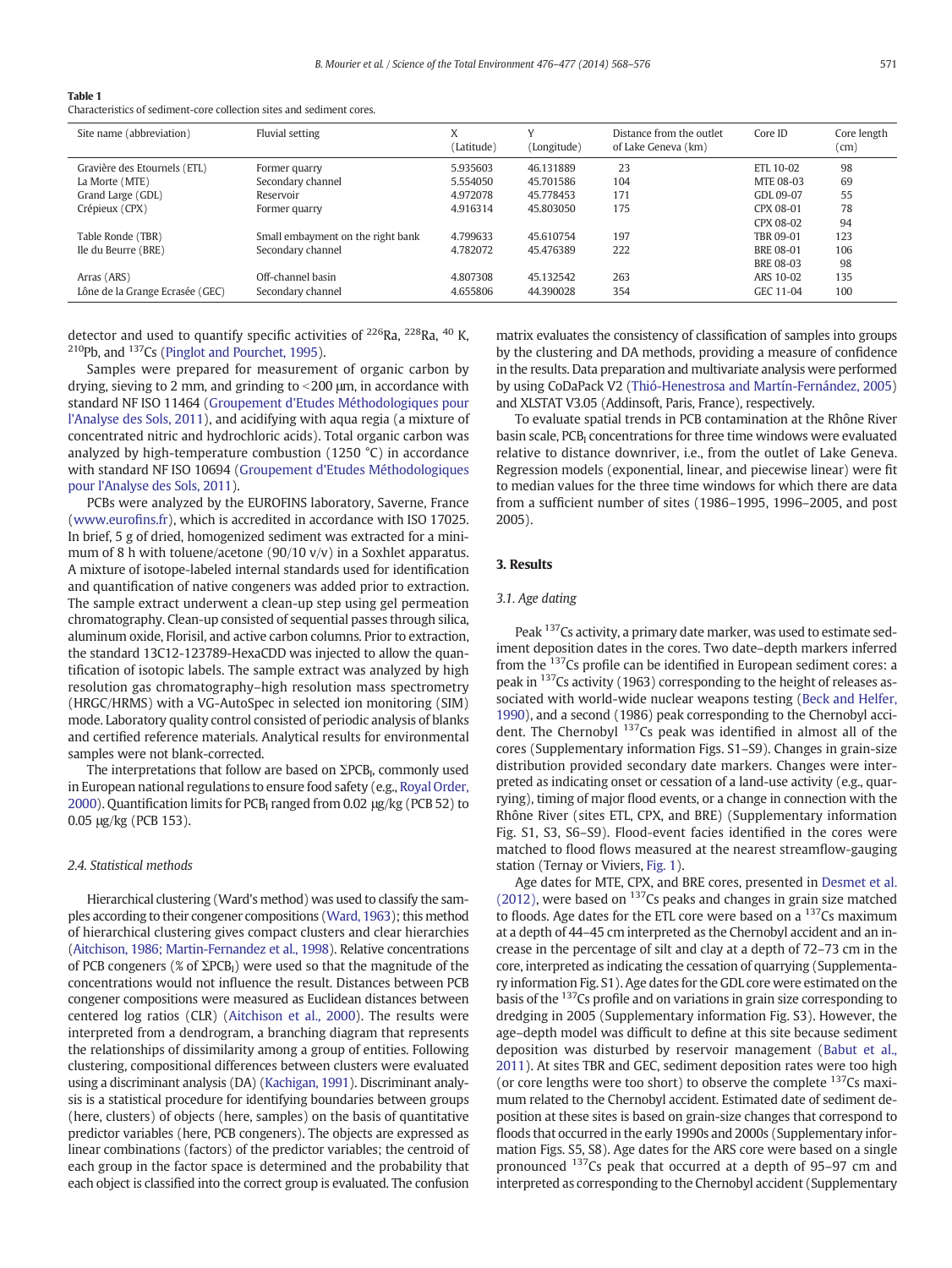<span id="page-4-0"></span>

Fig. 2. Proportions of the seven indicator PCB congeners for centroids of five clusters.

information Fig. S7). The age model was refined on the basis of a slight decrease in percentage of silt and clay in the upper part of the core that matched well with floods in the early 2000s.

#### 3.2. Indicator PCB (PCB $<sub>l</sub>$ ) concentrations</sub>

PCB<sub>I</sub> were measured in 248 sediment samples. Three or more congeners with concentrations below the detection limit were measured in four samples; those samples therefore were excluded from the dataset for statistical analysis. For two samples, the concentration of an undetected congener (PCB 101) was estimated by multiplying the median proportion of the congener in the adjacent layers by the sum of seven congeners in the layer with the non-detection. Sediment samples deeper than 51 cm at site ETL (11 samples) were excluded from statistical analysis because the deposits were interpreted as having been remobilized (Supplementary information Fig. S1). Samples with an absolute standardized residual greater than 2 (outliers) were evaluated: two were excluded (one collected from site BRE and the other from site ARS) from subsequent statistical analysis because the total PCB concentration was atypically high relative to that in adjacent layers, and because the PCB profile (in both cases, a presumed positive bias of PCB 52) was not consistent with that of most of the other measurements.

 $PCB<sub>I</sub>$  concentrations and profiles varied considerably within and between the sites sampled for this study, both in timing and magnitude of peak concentrations (Figs. 2 and 3). Maximum  $PCB<sub>I</sub>$  concentrations were lowest upstream (e.g., maximum ΣPCB<sub>I</sub> concentration of 11.50 μg/kg at ETL) and increased downstream to a concentration of 417.1 μg/kg at GEC ([Fig. 3\)](#page-5-0). Maximum concentrations measured for this study exceeded those measured in sediment in several other European rivers, such as the Sava River (the largest tributary to the Danube) ( $<$ 4 μg/kg) [\(Heath et al., 2010](#page-7-0)), the Vistula River, Poland (64 μg/kg) ([Dmitruk](#page-7-0) [et al., 2008](#page-7-0)), and the Po River, Italy (4.1 μg/kg) [\(Viganò et al., 2008](#page-8-0)).

Temporal patterns of  $\Sigma PCB<sub>I</sub>$  concentrations vary from upstream to downstream. Concentrations at site MTE are highest in the 1970s and decrease monotonically to the top of the core; concentrations at site ARS generally decrease from the mid-1980s onward. Concentrations in PCB concentrations at the other six sites are more variable. At ETL, CPX, BRE, and GEC, concentrations of PCBs were elevated and variable in the late 1980s and mid-1990s, decreased in the late 1990s, and have remained relatively stable since. At GDL and TBR, maximum concentrations occurred in the 2000s ( $\Sigma$ PCB<sub>I</sub> of 159.8 μg/kg in 2003 at GDL and 131.5 μg/kg at TBR in 2007). At GDL, a progressive increase occurred in the early 1980s until 2005, but the  $\Sigma$ PCB<sub>I</sub> maximum at TBR was brief, occurring only during 2007–08.

3.3. Spatial trends in PCBs at the scale of the Rhône River and changes through time

Exponential regression models used to evaluate changes in PCB concentrations in a downstream direction for three time windows (1986–1995, 1996–2005, and post 2005) provided a good fit to the data ( $r^2 = 0.92$ ,  $r^2 = 0.96$ ,  $r^2 = 0.94$ , respectively;  $p = 0.03$ ). Site GDL was excluded from this regression because its age model was not consistent with those from the other sites (Supplementary data Fig. S3). Linear and piecewise linear regression models had acceptable but lower  $r^2$  (0.71–0.96), and residuals were substantially higher than those from the exponential models.

The exponential models illustrate spatial and temporal trends in PCB concentrations in Rhône River sediment ([Fig. 4](#page-6-0)). PCB concentrations generally increase from upstream to downstream, regardless of the period considered. Concentrations decreased substantially from about 1986–95 to 1996–2005 and to a much lesser extent from 1996–2005 to post 2005–top of core. The decreases are more marked at downstream sites than at upstream sites. The apparent slowing of the rate at which PCBs are decreasing indicates that PCB inputs to the Rhône River might be continuing, particularly downstream from the greater Lyon area.

Median  $\Sigma$ PCB<sub>I</sub> values for downstream sites TBR and BRE for the 1986–95 time window diverge from the exponential model for this period [\(Fig. 4\)](#page-6-0). The median for TBR is less than that predicted by the regression model for this period, whereas the median for BRE is greater than that predicted (and greater than that predicted by the exponential models, to a lesser extent, for the 1996–2005 and post-2005 time windows). The watershed of the Rhône River downstream from the city of Lyon is much larger than it is upstream, because it also includes the watershed of the Saône River, whose confluence with the Rhone River is at the downstream end of Lyon [\(Fig. 1\)](#page-2-0). A mean  $\Sigma$ PCB<sub>I</sub> concentration of 18.7 μg/kg ( $n = 6, ±16.6$ ) was measured in sediments samples collected from the downstream end of the Saône River after 2007 [\(Eaufrance, 2011](#page-7-0)). The change in watershed size might explain the considerable dilution of PCB concentrations observed at TBR. Conversely, at BRE and downstream, local PCB sources might be superimposed on the general contamination pattern.

#### 3.4. PCB congener profiles

Cluster analysis provides some insights into patterns of PCB congeners. On the basis of the dendrogram distances (Supplementary information Fig. S10), all samples were assigned to one of five clusters. Clusters 4 and 5 contained the most samples ( $n = 97$  and 70, respectively), and clusters 1, 2 and 3 contained far fewer ( $n = 21$ , 18, and 25, respectively). In the DA, two factors were sufficient to describe 97% of the variance; the separation of the PCB congeners in the twodimensional factor space indicated that samples were distinguished to a large extent by degree of biphenyl chlorination (Supplementary information Figs. S10 and S11a). The confusion matrix confirmed the integrity of the clustering: less than 10% of the cluster analysis classifications were reclassified into a different cluster by the DA (Supplementary information Fig. S11b and c).

Despite variability within and between sites, some patterns among PCB profiles can be identified [\(Fig. 3](#page-5-0)). Cluster 1 is characterized by low-chlorinated biphenyls (PCBs 28, 52, and 101), and samples in cluster 1 mostly are from GEC, the most downstream site. In the GEC core, the dominance of cluster 1 extends from about 1990 to the top of the core. Cluster 2 is composed mainly of tetra–penta-chlorinated biphenyls (PCB-52, PCB-101, and PCB-118). This assemblage, characterized by relatively low-chlorinated biphenyls, was common for GDL samples deposited from the 1980s to 2005. Congener profiles at sites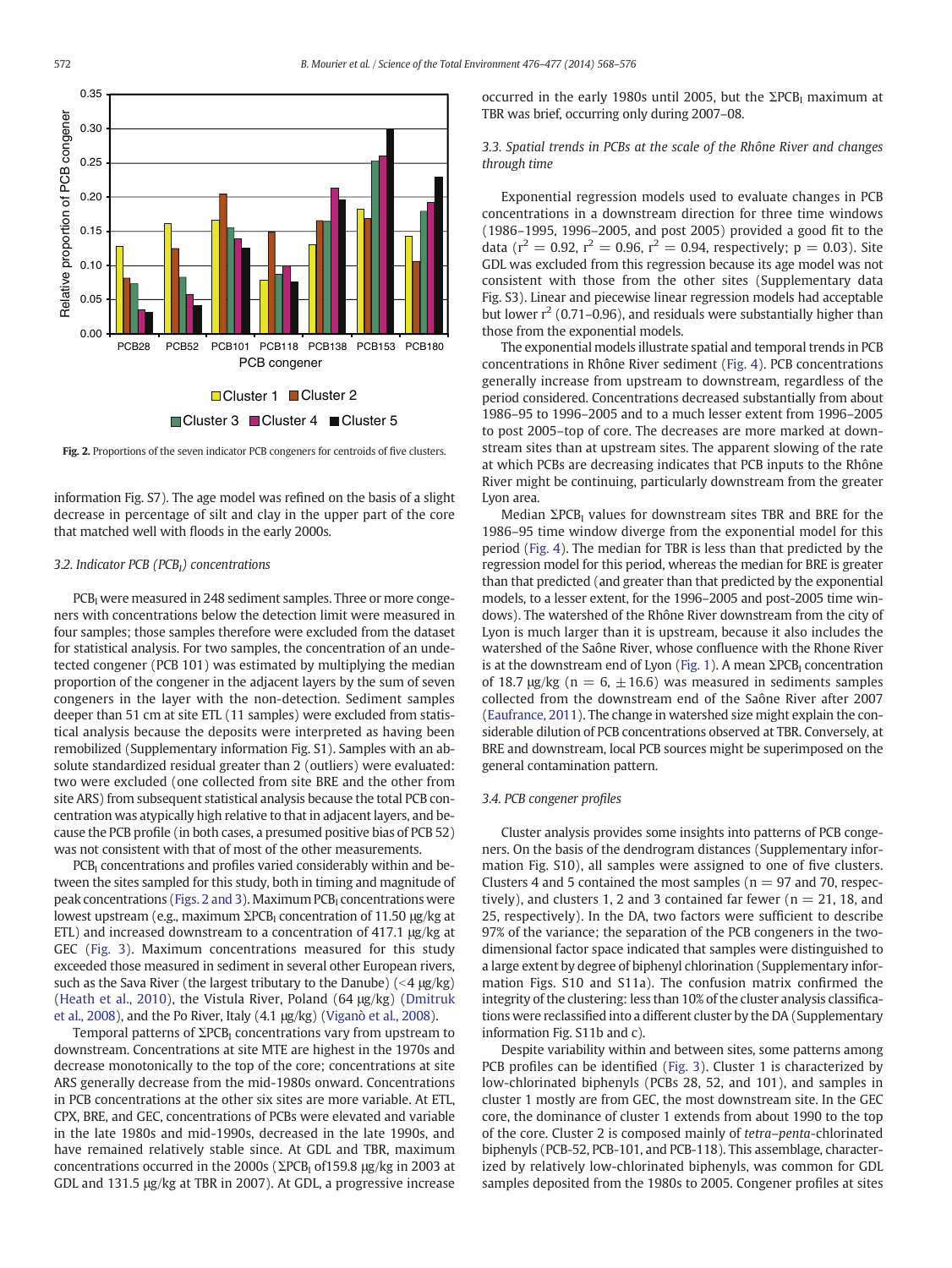<span id="page-5-0"></span>

Fig. 3. Profiles of the sum of the concentrations of the seven indicator PCBs (ΣPCB<sub>I</sub>) in sediment cores collected from the Rhône River basin, France. The color of each symbol corresponds to its PCB congener assemblage cluster [\(Fig. 2](#page-4-0)).

GEC and GDL differ from those at other sites, indicating that PCB contamination at these sites might be affected by local sources. Samples in cluster 3 are primarily samples from the lower parts of cores collected from sites CPX and BRE, and, to a lesser extent, from cores collected from sites TBR and GEC. These sediment intervals correspond to flood deposits in the early 1990s and 2000s at sites CPX, TBR, and GEC (Supplementary information Figs. S3, S5, and S8) and to removal of debris in 1984 at site BRE (Supplementary information Fig. S6). Cluster 4 is dominated by penta–hexa–hepta-chlorinated biphenyls (PCB-118, PCB-138, PCB-153, and PCB-180), and more samples are in cluster 4 than in any other cluster. Samples in cluster 4 are abundant at upstream sites ETL, MTE, and CPX, and at downstream site TBR (sediment deposited prior to 2007). Cluster 5 is characterized by high proportions of hexa- and hepta-chlorinated biphenyls (PCB-153 and PCB-180). Upstream site samples in cluster 5 consist of deeper sediments collected at site MTE and the most recently deposited sediment collected at site CPX. Downstream site samples in cluster 5 include recently deposited sediments represented by TBR, BRE, and ARS cores. Recently deposited sediments in the TBR core, which include the PCB maximum, are in cluster 5 whereas older sediments are in cluster 4.

#### 4. Discussion

#### 4.1. Implication for sources

A general upstream–downstream pattern of increasing PCB concentrations indicates a relation between PCB contamination and drivers, such as the catchment area and the cumulative upstream population [\(Fig. 4](#page-6-0)B). Cumulative area and upstream population are correlated ( $r^2 = 0.985$ ,  $p < 0.0001$ ), and we hypothesize that they are proxies for emissions, as suggested by others (e.g., [Breivik](#page-7-0) [et al., 2002\)](#page-7-0). However, population is neither the only nor the main driver of trends in historical PCB concentrations along the upstream–downstream gradient. Regardless of the decade, considerable variations are observed between the median concentrations, the models, and the cumulative population.

Trends in PCBs at sites MTE and ARS are consistent with widely reported patterns in PCB contamination (e.g., [Eisenreich et al., 1989;](#page-7-0) [Van Metre et al., 1997](#page-7-0)) in which the highest concentrations coincide with maximum use and environmental release in the 1960s and 1970s and marked decreases since. At other Rhône River sites, however, relatively high concentrations persist into the 1990s, inconsistent with this pattern, indicating that PCB inputs might have continued to occur in the basin following regulation. The PCB peak at TBR during 2007–08 is an example of this (Fig. 3). We hypothesize that local PCB releases (in addition to those from the PCB treatment facility upstream from Lyon) have occurred upstream from this site in the past decade.

PCB distribution and trends also are affected by sediment flushing events and floods. Floods can cause bank erosion, resulting in inputs of less-contaminated sediment in some cases, or in inputs of morecontaminated sediment in others (e.g., [Lecce and Pavlowsky, 1997;](#page-7-0) [Rozan and Hunter, 2001](#page-7-0)). Floods also can mobilize upstream PCB sources, and major hydro-sedimentary events therefore can affect congener compositions. At sites CPX, TBR, and GEC, the data indicate a mixed congener assemblage (cluster 3) that corresponds to flood deposits.

A potential PCB point source to sediments deposited at sites GDL, CPX, and downstream is the PCB treatment facility upstream from Lyon [\(Fig. 1](#page-2-0)), which is authorized to release small amounts of PCBs into the Rhône River ([Eaufrance, 2011](#page-7-0)). Because PCBs are treated and disposed of at this facility, its regulation differs from that of PCB use in France. The magnitude and timing of PCB discharges at the facility are consistent with temporal trends in PCBs at site CPX ([Desmet et al.,](#page-7-0) [2012\)](#page-7-0), but they are more difficult to interpret at site GDL. At site GDL, PCB concentrations increased until 2005 and the congener mixture (cluster 2, higher proportions of low-chlorinated biphenyls) is distinct from that at the other sites. The trend at site GDL might be attributable to PCB inputs from upstream tributaries (e.g., the Bourbre River) and (or) management operations in the Grand Large (e.g., dredging). Mean  $\Sigma$ PCB<sub>I</sub> concentrations measured in surficial sediment of the Bourbre River range between 201.3 μg/kg (1986–1995) and 25.9 μg/kg (post-2005) [\(Eaufrance, 2011\)](#page-7-0).

Overall,  $PCB<sub>I</sub>$  concentrations are higher at sites downstream from Lyon (TBR, BRE, ARS, and GEC) than at sites upstream from Lyon (ETL, MTE, GDL, and CPX). This pattern indicates that, although the PCB treatment facility is a source, it is neither the only source nor the most important. The substantial increase in  $PCB<sub>I</sub>$  concentrations in the downstream direction can be explained only by other PCB sources in the greater Lyon metropolitan area and from tributaries to the Rhône River downstream from Lyon. Potential sources include the City of Lyon, the industrial corridor downstream from Lyon, the Gier River (a tributary that flows into the Rhône River between TBR and BRE), the Isère River (a tributary that flows into the Rhône River at Valence, between ARS and GEC), and perhaps other tributary watersheds ([Fig. 1\)](#page-2-0), consistent with sources evoked by [Santiago et al. \(1994\)](#page-8-0). High concentrations of PCBs were measured in a sediment core collected from the Gier River ( $\Sigma$ PCB<sub>I</sub> of 115–160 μg/kg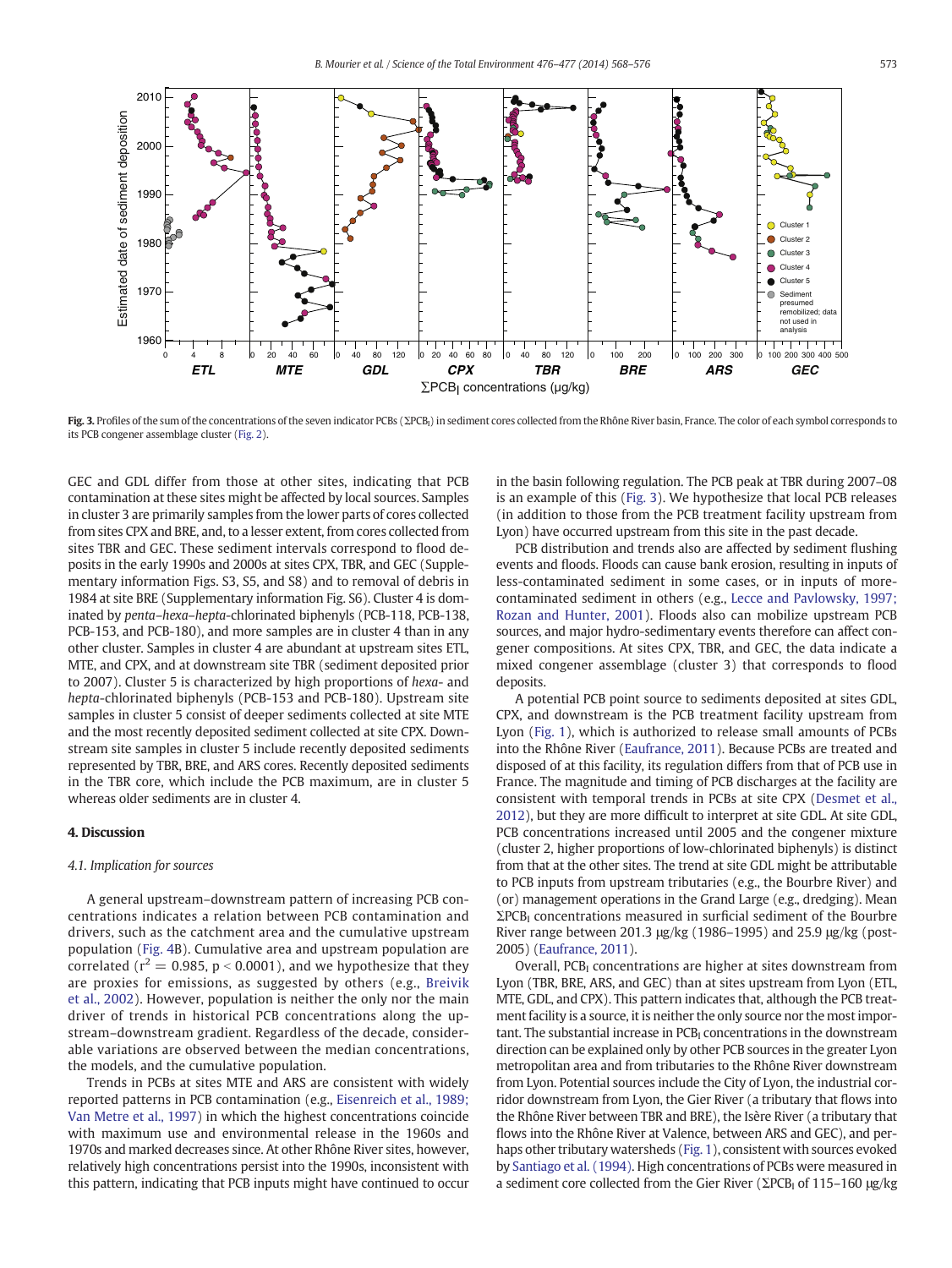<span id="page-6-0"></span>

Fig. 4. (A) Median ΣPCB<sub>I</sub> concentrations in sediment core samples for decadal time windows. Site GDL is excluded because sediment at this site was disturbed by reservoir management activities. Two-parameter exponential models were fit to the 1986-95, 1996-2005, and post-2005 time windows (adjusted r<sup>2</sup> of 0.92, 0.96, and 0.94, respectively). Data for the 1967-75 and 1976–85 time windows were not modeled as insufficient data were available for many of the sites. Arrows indicate sediment benchmarks calculated from BSAFs models that corre-spond to PCB thresholds in fish [\(Lopes et al., 2011; Babut et al., 2012](#page-7-0)). (B) Cumulative population in the catchment upstream of each sampling site. Census data from L'Institut national de la statistique et des études économiques (INSEE) ([http://www.insee.fr/fr/themes/detail.asp?reg\\_id=99&ref\\_id=base-cc-evol-struct-pop-2010\)](http://www.insee.fr/fr/themes/detail.asp?reg_id=99&ref_id=base-cc-evol-struct-pop-2010)).

since 1986 and up to 940 μg/kg in the 1970s) [\(Babut et al., 2011](#page-7-0)) and in sediment from the Isère River ([EauFrance, 2011](#page-7-0)). The hypothesis of other PCB inputs from the Isère River is consistent with a difference in congener mixture at site GEC (relatively low chlorinated congeners, cluster 1) relative to those upstream [\(Fig. 3\)](#page-5-0). In the Rhône River delta, PCB concentrations are lower than in sediments collected at site GEC for the most recent period (post-2005) — the mean  $\Sigma PCB<sub>I</sub>$  for suspended sediments collected since 2008 near the mouth of the Rhône River is 24.1  $\mu$ g/kg (n = 122) ([EauFrance, 2011;](#page-7-0) SORA Station).

#### 4.2. Time and system recovery

Results from this study and that of [Desmet et al. \(2012\)](#page-7-0) provide empirical evidence that environmental regulation of point sources enacted since 1975 and 1986 reduced the PCB burden recorded in sediments. They also provide an indication of the time required for PCB levels to decrease, particularly at downstream sites. Regulation of point sources, however, has not prevented exceedances of the fishconsumption regulatory threshold set in 2008 and revised in 2011 to 6.5 pg toxic equivalency factor (TEQ)/g wet weight (ww) for all species but eel, for which the threshold was set at 10 pg TEQ/g ww (data for fish

available at [http://www.rhone-mediterranee.eaufrance.fr/usages-et](http://www.rhone-mediterranee.eaufrance.fr/usages-et-pressions/pollution_PCB/basepcb/index.php))[pressions/pollution\\_PCB/basepcb/index.php](http://www.rhone-mediterranee.eaufrance.fr/usages-et-pressions/pollution_PCB/basepcb/index.php))) ([European Commission,](#page-7-0) [2011](#page-7-0)). The question thus arises: How much more time is required until PCB concentrations in surface sediment are consistent with regulations for fish consumption? The  $\Sigma$ PCB<sub>I</sub> concentration in sediment that corresponds to the fish regulatory limit depends on the approach used and the data involved. Using biota–sediment accumulation factors (BSAFs) over a large spatial scale, the sediment benchmark for  $\Sigma PCB<sub>I</sub>$ was determined to be 27  $\mu$ g/kg ([Babut et al., 2012\)](#page-7-0). At  $\Sigma$ PCB<sub>I</sub> of 10 μg/kg, 75% of fish from 3 cyprinid species from 3 sites in the Rhône River along a contamination gradient would match the regulatory threshold when applying the statistical model developed by [Lopes](#page-7-0) [et al. \(2011\)](#page-7-0). We therefore consider  $\Sigma$ PCB<sub>I</sub> of 10 and 27 μg/kg as potential targets (Fig. 4a).

At some sites the  $\Sigma$ PCB<sub>I</sub> concentration in the most recently deposited sediments are less than the lower target of 10  $\mu$ g/kg, at others the ΣPCB<sub>I</sub> concentration is between the two targets, and at some sites  $\Sigma PCB_I$ concentration exceeds the upper target of 27 μg/kg (Supplementary information Table S1). At sites ETL and MTE,  $\Sigma$ PCB<sub>I</sub> concentrations at the sediment surface (top of the core) already are below the lower target value and are still decreasing [\(Desmet et al., 2012\)](#page-7-0). At site CPX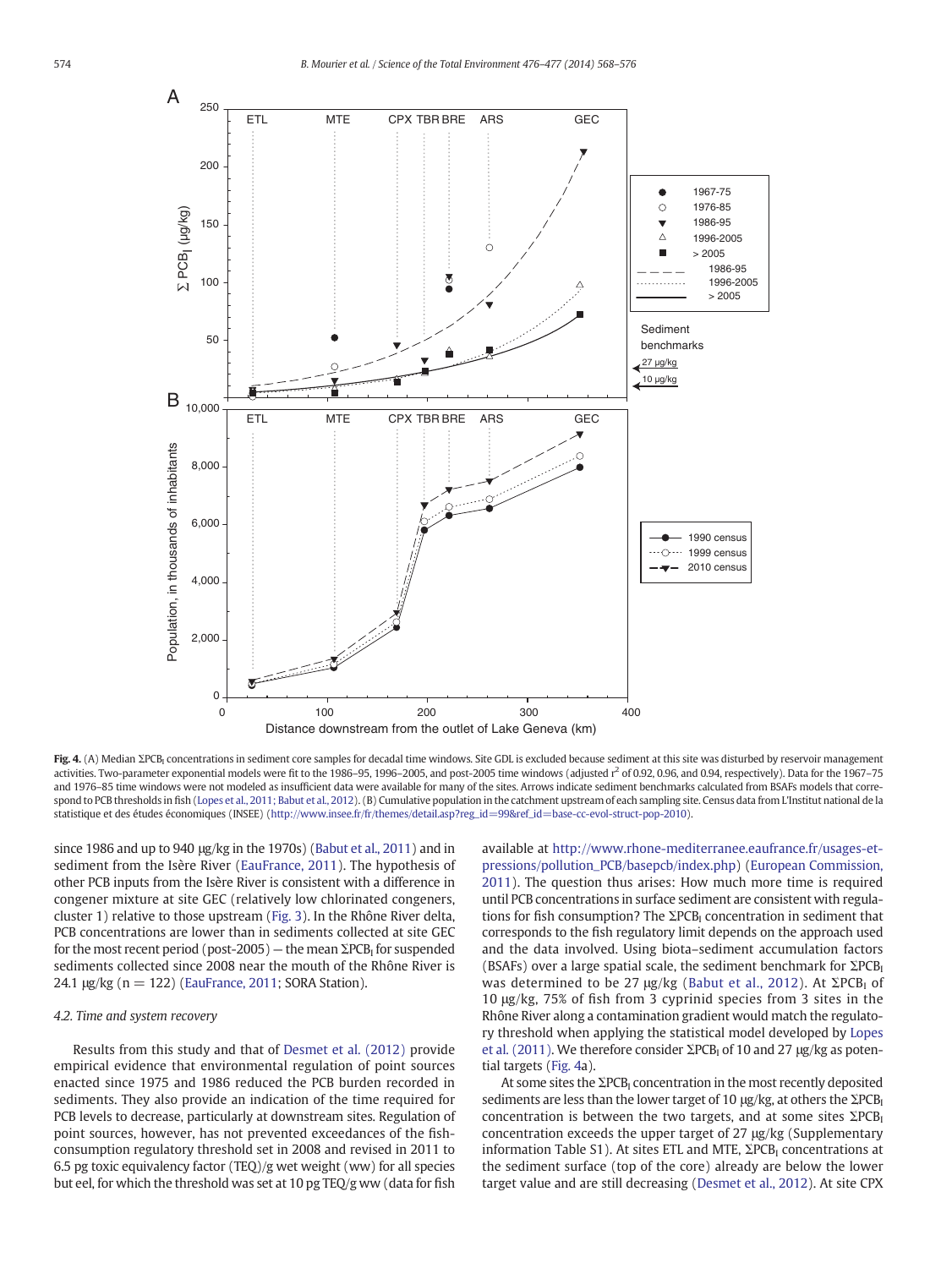<span id="page-7-0"></span>the concentration in the most recently deposited sediment is just below the 10 μg/kg target, and at site TBR it is between the two targets. However, concentrations at site TBR are relatively constant before and after a brief peak in concentration around 2008 (Supplementary information Fig. S5). Similarly, at site BRE there is no trend in concentrations in recently deposited sediment (Desmet et al., 2012): although  $\Sigma PCB_I$ was less than the 27 μg/kg target in 2003–04,  $\Sigma$ PCB<sub>I</sub> increased to 55.12 μg/kg in 2008. This increase is related either to the same event as the maximum at TBR (consistent with the similarity in PCB profiles, as indicated by the clustering) or to the modification of the sediment deposition pattern at BRE (Supplementary information Fig. S6). At site ARS, the concentration at the top of the core is near the 27 μg/kg target, and concentrations have been decreasing since 1996 (Supplementary information Table S1). The same pattern occurs at site GEC, with the exception of a high outlier in 1999. Following the approach described in [Van Metre et al. \(1998\),](#page-8-0) we fit an exponential decay model to data from sites ARS and GEC from 1996 or 1998 to 2012 (Supplementary information Figs. S12 and S13). On the basis of these models, the concentrations at the sediment surface might reach 27  $\mu$ g/kg  $\Sigma$ PCB<sub>I</sub> in ~2014–2015 at ARS and ~2020 at GEC. The more ambitious target of 10 μg/kg might not be achieved before ~2045 at ARS and ~2030 at GEC. The apparent lack of logic in this second prediction (given that GEC is downstream of ARS) reflects the lack of data at concentrations between the two targets, which hinders a prediction at this sensitivity, and the considerable scatter in the data. The scatter likely arises from the fact that PCB concentrations at these sites are controlled by hydrosedimentary processes (mechanisms of deposition) and by several areas where PCBs might be stored in the deposited sediments, i.e., the Rhône River and its tributaries.

#### 5. Conclusion

Sediment cores from the Rhône River, from Lake Geneva to near the Mediterranean Sea, provide a historical record of PCB inputs. The <sup>137</sup>Cs peak associated with the Chernobyl accident identified in almost all of the cores provides a robust date marker. Large variability in PCB trends and congener mixtures within these cores indicates that a complex combination of sources and transport and (or) deposition patterns affect the PCB distribution. There are, however, some broad patterns in these data. Much higher  $PCB<sub>I</sub>$  concentrations downstream from Lyon than upstream indicate that greater Lyon and some tributaries to the lower Rhône River currently (2013) are the principle sources of PCBs to the river. Rapid decreases in PCB concentrations that occurred between the mid-1980s and about 2000 have slowed, and it likely will take a decade or more before PCB concentrations in sediment are consistent with regulatory limits for fish consumption.

#### Conflict of interest

We declare no conflict of interest. Funding agencies had no role in the study design; in the collection, analysis, or interpretation of data; in the writing of the report; nor in the decision to submit the article for publication.

#### Acknowledgments

We thank Guillaume Fantino for providing spatial data and for many fruitful discussions. We thank the five anonymous reviewers whose suggestions greatly improved the quality of the manuscript. This project was funded by the Rhône–Mediterranean and Corsica Water Agency, the Rhône–Alpes Region, the Provence–Alpes–Côte d'Azur Region, and the Compagnie Nationale du Rhône (CNR) in the context of the Observatory of Rhône Sediments (OSR). These agencies had no role in the study design; in the collection, analysis, or interpretation of data; in the writing of the report; nor in the decision to submit the article for publication. Any use of trade, firm, or product names is for descriptive purposes only and does not imply endorsement by the U.S. Government.

#### Appendix A. Supplementary data

Supplementary data associated with this article can be found in the online version, at [http://dx.doi.org/10.1016/j.scitotenv.2014.01.026.](http://dx.doi.org/10.1016/j.scitotenv.2014.01.026) These data include Google map of the most important areas described in this article.

#### References

- Agence nationale de sécurité sanitaire[http://www.anses.fr/index.htm,](http://www.anses.fr/index.htm) 2011. [accessed July 12, 2011].
- Aitchison J. [The statistical analysis of compositional data. Mono-graphs on statistics and](http://refhub.elsevier.com/S0048-9697(14)00035-7/rf0145) [applied probability. London \(UK\): Chapman & Hall Ltd; 1986 \[\(Reprinted in 2003](http://refhub.elsevier.com/S0048-9697(14)00035-7/rf0145) [with additional material by The Blackburn Press\) 416 pp. ISBN 1-930665-78-4\].](http://refhub.elsevier.com/S0048-9697(14)00035-7/rf0145)
- Aitchison J, Barceló-Vidal C, Martín-Fernández JA, Pawlowsky-Glahn V. [Logratio analysis](http://refhub.elsevier.com/S0048-9697(14)00035-7/rf0005) [and compositional distance. Math Geol 2000;32:271](http://refhub.elsevier.com/S0048-9697(14)00035-7/rf0005)–5.
- Andre B, Lascombe C. Qualité du fl[euve Rhone, Synthese des connaissances. Lyon, France:](http://refhub.elsevier.com/S0048-9697(14)00035-7/rf0010) [Agence de l'Eau Rhone-Mediterranee-Corse; 1988 \[251 pp.\].](http://refhub.elsevier.com/S0048-9697(14)00035-7/rf0010)
- Babut M, Miege C, Villeneuve B, Abarnou A, Duchemin J, Marchand P, et al. [Correlations](http://refhub.elsevier.com/S0048-9697(14)00035-7/rf0015) [between dioxin-like and indicators PCBs: potential consequences for environmental](http://refhub.elsevier.com/S0048-9697(14)00035-7/rf0015) studies involving fi[sh or sediment. Environ Pollut 2009;157:3451](http://refhub.elsevier.com/S0048-9697(14)00035-7/rf0015)–6.
- Babut M, Miège C, Roy A, Lopes C, Roux G, Desmet M, et al. [Transferts de contaminants](http://refhub.elsevier.com/S0048-9697(14)00035-7/rf0150) [hydrophobes du sediment au biote: construction de modèles dans une perspective](http://refhub.elsevier.com/S0048-9697(14)00035-7/rf0150) [de gestion \(Transfer of hydrophobic contaminants from sediment to biota: construc](http://refhub.elsevier.com/S0048-9697(14)00035-7/rf0150)[tion of models for environmental management\). Cemagref report \(in French\), Lyon,](http://refhub.elsevier.com/S0048-9697(14)00035-7/rf0150) [France; 2011. \[186 pp.\].](http://refhub.elsevier.com/S0048-9697(14)00035-7/rf0150)
- Babut M, Lopes C, Pradelle S, Persat H, Badot P-M. [BSAFs for freshwater](http://refhub.elsevier.com/S0048-9697(14)00035-7/rf0020) fish and derivation [of a sediment quality guideline for PCBs in the Rhone basin, France. J Soils Sediment](http://refhub.elsevier.com/S0048-9697(14)00035-7/rf0020) [2012;12:241](http://refhub.elsevier.com/S0048-9697(14)00035-7/rf0020)–51.
- Beck HL, Helfer IK. [Estimates of fallout in the continental U.S. from Nevada weapons test](http://refhub.elsevier.com/S0048-9697(14)00035-7/rf0025)ing based on gummed-fi[lm monitoring data. Health Phys 1990;59:565](http://refhub.elsevier.com/S0048-9697(14)00035-7/rf0025)–76.
- Blott SJ, Pye K. [GRADISTAT: a grain size distribution and statistics package for the analysis](http://refhub.elsevier.com/S0048-9697(14)00035-7/rf0030) [of unconsolidated sediments. Earth Surf Proc Land 2001;26:1237](http://refhub.elsevier.com/S0048-9697(14)00035-7/rf0030)–48.
- Breivik K, Sweetman A, Pacyna JM, Jones KC. [Towards a global historical emission inven](http://refhub.elsevier.com/S0048-9697(14)00035-7/rf0035)tory of selected PCB congeners — [a mass balance approach 2. Emissions. Sci Total En](http://refhub.elsevier.com/S0048-9697(14)00035-7/rf0035)[viron 2002;290:199](http://refhub.elsevier.com/S0048-9697(14)00035-7/rf0035)–224.
- Brodhag C. [PCB livre blanc, ou le Pyralène dans tous ses états Commission environnement](http://refhub.elsevier.com/S0048-9697(14)00035-7/rf0155) [des Vers; 1989 \[104 pp.\].](http://refhub.elsevier.com/S0048-9697(14)00035-7/rf0155)
- Chevreuil M, Blanchard M, Teil MJ, Chesterikoff A. [Polychlorobiphenyl behavior in the](http://refhub.elsevier.com/S0048-9697(14)00035-7/rf0040) [water/sediment system of the Seine River, France. Water Res 1988;32:1204](http://refhub.elsevier.com/S0048-9697(14)00035-7/rf0040)–12.
- Desmet M, Mourier B, Mahler BJ, Van Metre PC, Roux G, Persat H, et al. [Spatial and tem](http://refhub.elsevier.com/S0048-9697(14)00035-7/rf0045)[poral trends in PCBs in sediment along the lower Rhône River, France. Sci Total Envi](http://refhub.elsevier.com/S0048-9697(14)00035-7/rf0045)[ron 2012;433:189](http://refhub.elsevier.com/S0048-9697(14)00035-7/rf0045)–97.
- Dmitruk U, Piašcik M, Taboryska B, Dojlido J. [Persistent organic pollutants \(POPs\) in bot](http://refhub.elsevier.com/S0048-9697(14)00035-7/rf0050)[tom sediments of the Vistula River, Poland. Clean Soil Air, Water 2008;36:222](http://refhub.elsevier.com/S0048-9697(14)00035-7/rf0050)–9.
- Eaufrance. L'eau dans le bassin Rhône-Méditerranée. [http://www.rhone-mediterranee.](http://www.rhone-mediterranee.eaufrance.fr/usages-et-pressions/pollution_PCB) [eaufrance.fr/usages-et-pressions/pollution\\_PCB,](http://www.rhone-mediterranee.eaufrance.fr/usages-et-pressions/pollution_PCB) 2011. [accessed July 12, 2011].
- Eisenreich SJ, Capel PD, Robbins JA, Boubonniere RA. [Accumulation and diagenesis of](http://refhub.elsevier.com/S0048-9697(14)00035-7/rf0055) [chlorinated hydrocarbons in lacustrine sediments. Environ Sci Technol 1989;23:](http://refhub.elsevier.com/S0048-9697(14)00035-7/rf0055) [1116](http://refhub.elsevier.com/S0048-9697(14)00035-7/rf0055)–26.
- European Commission. [Commission Regulation \(EU\) No 1259/2011 of 2 December 2011](http://refhub.elsevier.com/S0048-9697(14)00035-7/rf0165) [amending Regulation \(EC\) No 1881/2006 as regards maximum levels for dioxins,](http://refhub.elsevier.com/S0048-9697(14)00035-7/rf0165) [dioxin-like PCBs and non dioxin-like PCBs in foodstuffs. European Commission, edi](http://refhub.elsevier.com/S0048-9697(14)00035-7/rf0165)[tor. 1259/2011; 2011. \[6 pp.\].](http://refhub.elsevier.com/S0048-9697(14)00035-7/rf0165)

Groupement d'Études Méthodologiques pour l'Analyse des Sol[shttp://www.gemas.asso.](http://www.gemas.asso.fr/?documentation=normalisation1) [fr/?documentation=normalisation1,](http://www.gemas.asso.fr/?documentation=normalisation1) 2011. [accessed July 13, 2011].

- Hammond PB, Nisbet ICT, Sarofim AF, Drury WH, Nelson N, Rall DP. [PCBs environmental](http://refhub.elsevier.com/S0048-9697(14)00035-7/rf0060) [impact. Environ Res 1972;5:249](http://refhub.elsevier.com/S0048-9697(14)00035-7/rf0060)–362.
- Heath E, Ščančar J, Zuliani T, Milačič R. [A complex investigation of the extent of pollution](http://refhub.elsevier.com/S0048-9697(14)00035-7/rf0065) [in sediments of the Sava River: part 2: persistent organic pollutants. Environ Monit](http://refhub.elsevier.com/S0048-9697(14)00035-7/rf0065) [Assess 2010;163:277](http://refhub.elsevier.com/S0048-9697(14)00035-7/rf0065)–93.

Kachigan SK. [Multivariate statistical analysis. NY: Radius Press; 1991.](http://refhub.elsevier.com/S0048-9697(14)00035-7/rf0070)

- Lecce SA, Pavlowsky RT. [Storage of mining-related zinc in](http://refhub.elsevier.com/S0048-9697(14)00035-7/rf0075) floodplain sediments, Blue [River, Wisconsin. Phys Geogr 1997;18:424](http://refhub.elsevier.com/S0048-9697(14)00035-7/rf0075)–39.
- Lopes C, Perga ME, Roy A, Roger MC, Persat H, Babut M. [Is PCBs concentration variability](http://refhub.elsevier.com/S0048-9697(14)00035-7/rf0080) between and within freshwater fi[sh species explained by their contamination path](http://refhub.elsevier.com/S0048-9697(14)00035-7/rf0080)[ways? Chemosphere 2011;2011\(85\):502](http://refhub.elsevier.com/S0048-9697(14)00035-7/rf0080)–8.
- Martin-Fernandez JA, Barcelo-Vidal C, Pawlowsky-Glahn V. [Measures of difference for](http://refhub.elsevier.com/S0048-9697(14)00035-7/rf0175) [compositional data and hierarchical clustering methods. In: Buccianti A, Nardi G,](http://refhub.elsevier.com/S0048-9697(14)00035-7/rf0175) [Potenza R, editors. Proceedings of IAMG'98, The Fourth Annual conference of the In](http://refhub.elsevier.com/S0048-9697(14)00035-7/rf0175)[ternational Association for Mathematical Geology: De Frede, Naples; 1998. p. 526](http://refhub.elsevier.com/S0048-9697(14)00035-7/rf0175)–31.
- Royal Order. [Concerning the maximum dioxin and polychlorinated biphenyl content in](http://refhub.elsevier.com/S0048-9697(14)00035-7/rf0090) [certain foodstuffs. Belgisch Staatsblad 31.0.2000. Brussels: Ministry of Social Services,](http://refhub.elsevier.com/S0048-9697(14)00035-7/rf0090) [Public Health and Environment; 200018791.](http://refhub.elsevier.com/S0048-9697(14)00035-7/rf0090)
- Pinglot JF, Pourchet M. [Radioactivity measurements applied to glaciers and lake sedi](http://refhub.elsevier.com/S0048-9697(14)00035-7/rf0085)[ments. Sci Total Environ 1995;173\(174\):211](http://refhub.elsevier.com/S0048-9697(14)00035-7/rf0085)–23.
- Rozan TF, Hunter KS. [Effects of discharge on silver loading and transport in the Quinnipiac](http://refhub.elsevier.com/S0048-9697(14)00035-7/rf0095) [River, Connecticut. Sci Total Environ 2001;279:195](http://refhub.elsevier.com/S0048-9697(14)00035-7/rf0095)–205.